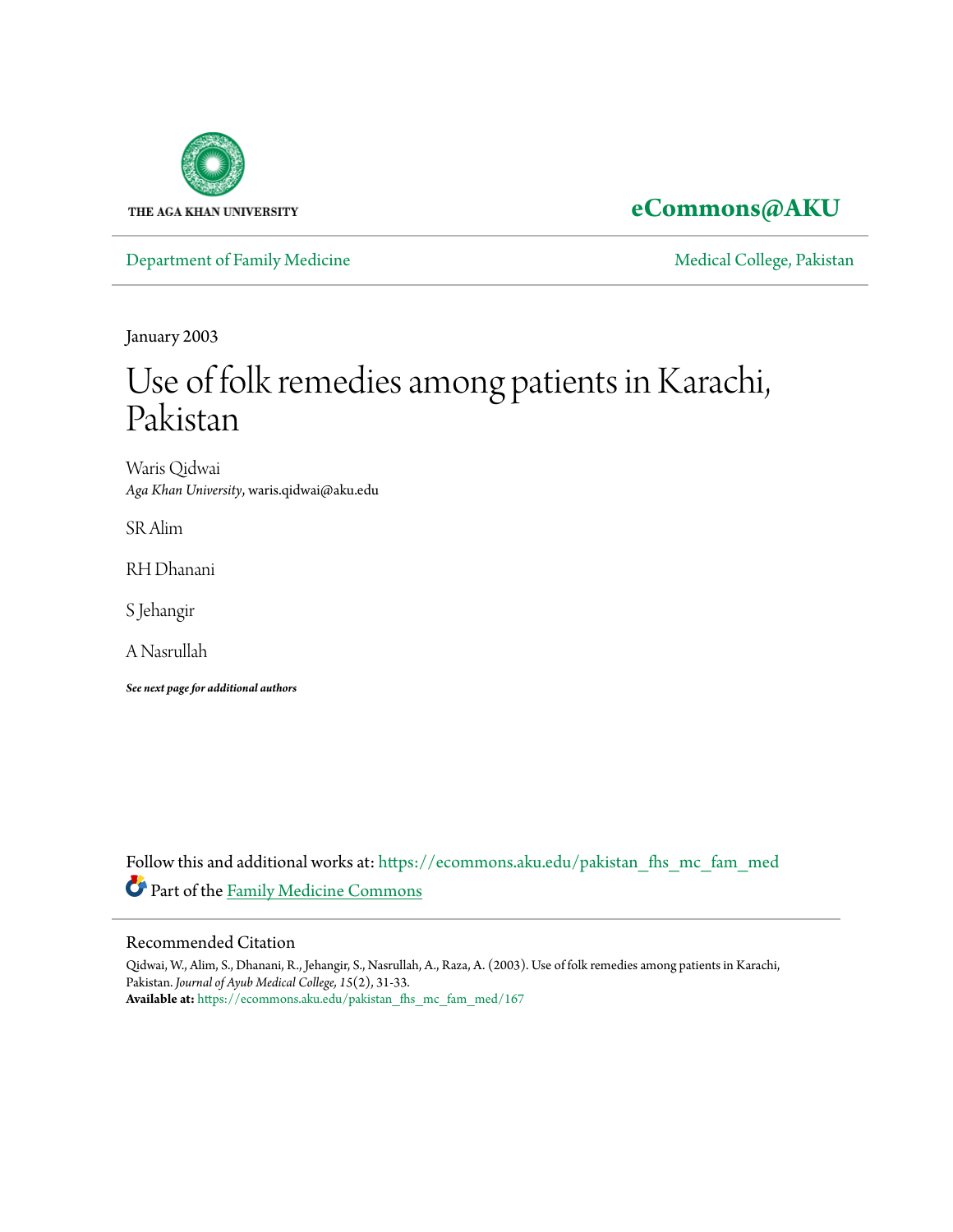#### **Authors**

Waris Qidwai, SR Alim, RH Dhanani, S Jehangir, A Nasrullah, and A Raza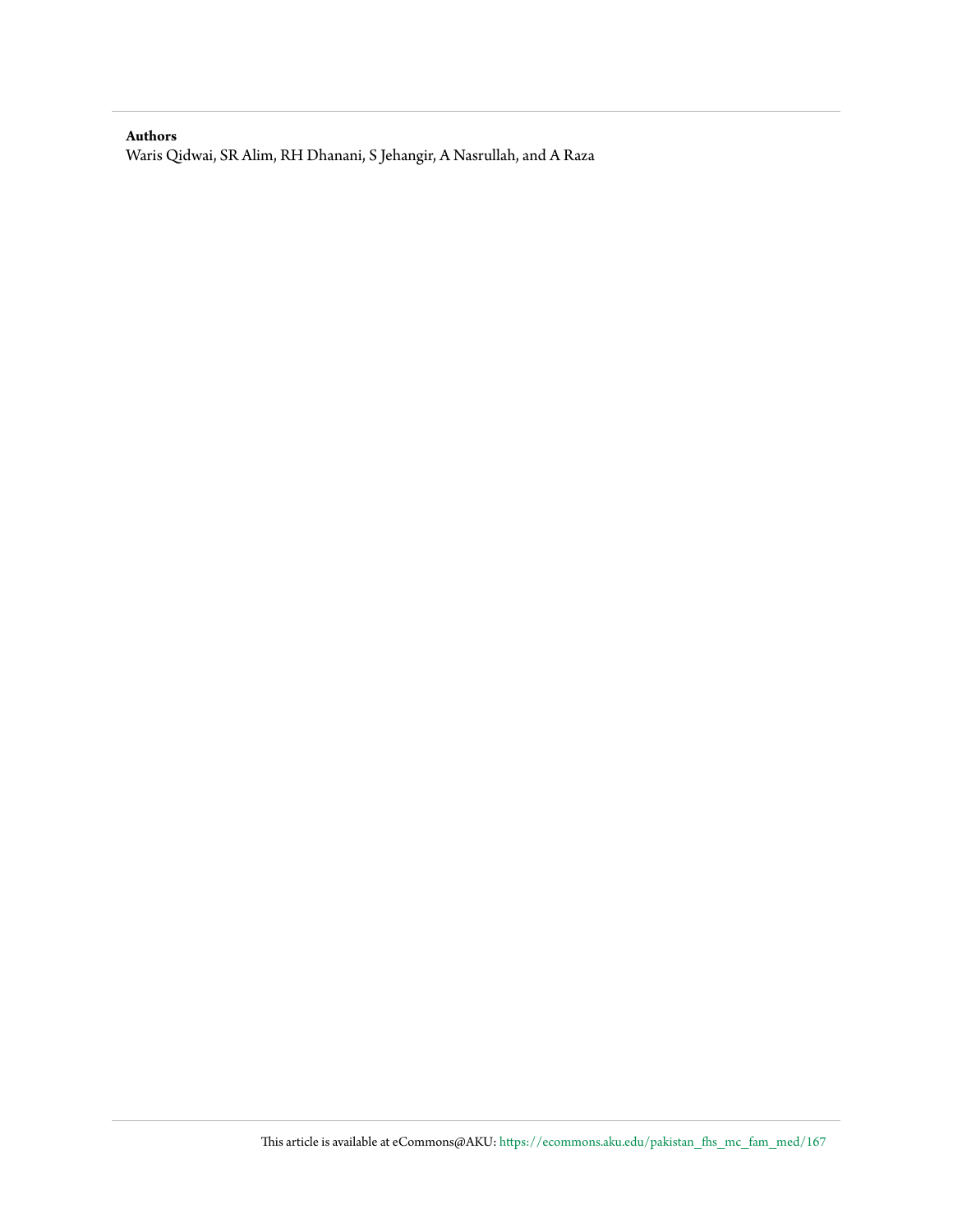## USE OF FOLK REMEDIES AMONG PATIENTS IN KARACHI PAKISTAN

#### Waris Qidwai, Salman Raza Alim\*, Raheem H Dhanani, Sana Jehangir\*, Aysha Nasrullah\*, Am mara Raza\*

Family Medicine Department, and \*Medical Students, The Aga Khan University, Karachi. Pakistan.

**Background:** The concept that food is medicine is being practiced in certain parts of the world, with positive outcomes on health of the population. We have such practice in Pakistan but it needs to be brought in line with the available scientific evidence. Methods: The study was conducted on 270 patients, visitmg the Family Practice Center, the Aga Khan University, Karachi. A questionnaire was used to collect information on the demographic profile, and the use of folk remedies for medicinal uses. Results: Substantial use of folk remedies for different medical conditions has been documented. The remedies included cinnamon, ginger, cloves, cordimon, sesame oil, poppy seeds, honey, lemon, table salt, eggs and curd. The medical conditions in which folk remedies are used in respondents' view. include conditions such as common cold, cough and flu to more serious conditions such as asthma, jaundice and heat stroke. Conclusions: We have found a substantial use of folk remedies for treatment of medical conditions. There is a need to organize their use on scientific lines.

Key-words: Traditional medicine; Folk remedies; Primitive medicine

#### INTRODUCTION

Natural products have been in usc as medicines for the past several thousand years, as a result of human knowledge. Today, several modern pharmaceuticals are manufactured from compounds derived from natural products. Aspirin is now considered a magic drug of modem times, but even as far back as two and a half thousand years, it was obtained from the white willow bark and used for its medicinal properties<sup>1</sup>.

A lot of kitchen items are used for their medicinal propetties. Honey has been used as a medicine throughout the ages, and in more recent times has been 'rediscovered' by the medical profession for its medicinal properties<sup>2</sup>. It is interesting to note that several historical drugs have crossed the line from drug to food, including coffee, tea, lemon and pepper $^{\text{!}}$ .

In today's age of evidence-based medicine, the continuing use of folk remedies for *the* treatment of medical conditions wanants evaluation. As an initial step, we established the need to explore patients' perceptions concerning the use of folk remedies for the treatment of medical conditions.

#### MATERIAL AND METHODS

We conducted a questionnaire based, cross sectional survey. A questionnaire was developed to collect information, on the perceptions concerning the use of folk remedies in the treatment of medical conditions, among patients presenting to the Family Practice Center, at the Aga Khan University Hospital, Karachi.

The questionnaire was piloted before the final study was started. The study investigators got together before initiating the study, so that individual bias could be minimized.

The Aga Khan University hospital is a tertiary level teaching facility, in the private sector. Approximately ten Family Physicians run the Family practice Center. On an average, twenty four patients consult each Family Physician daily. Information on the demographic profile of the respondents was also collected to see the background of the study population.

Patients were selected by convenience sampling. They were explained the details of the study and were asked to sign a consent form after confidentiality was assured.

#### RESULTS

We were able to administer the questionnaire to 270 respondents. The mean age was  $36.39$  years with  $207$  (77%) women and 63 (23%) men. The majority was married, well educated and better placed socio-economically than the rest of the population in the country (Table-1).

| Parameter                    | Number (%) |
|------------------------------|------------|
| SEX:                         |            |
| Males                        | 63 (23)    |
| Females                      | 207 (77)   |
| Mean Age (In years)          | 36.39      |
| <b>Marital Status:</b>       |            |
| Single                       | 52 (19.3)  |
| Married                      | 217 (80.3) |
| Others (Divorced/widowed)    | 1(0.4)     |
| <b>Educational Status:</b>   |            |
| Illiterate                   | 13 (4.9)   |
| Primary                      | 9(3.3)     |
| Secondary                    | 8(2.9)     |
| Matriculation                | 42 (15.6)  |
| Intermediate                 | 56 (20.8)  |
| Graduate                     | 89 (32.9)  |
| Post-graduate                | 53 (19.6)  |
| Occupational status:         |            |
| Private service              | 51 (18.9)  |
| Government service           | 21(7.8)    |
| Self employed                | 14(5.2)    |
| Student                      | 35 (12.9)  |
| Laborer                      | 2(0.8)     |
| Others including house wives | 147 (54.4) |

Table-1: Demographic Profile of the Study Population (n=270)

Ten medicinal uses of eleven folk remedies were enquired from the respondents and have been listed in rank order (Table-2).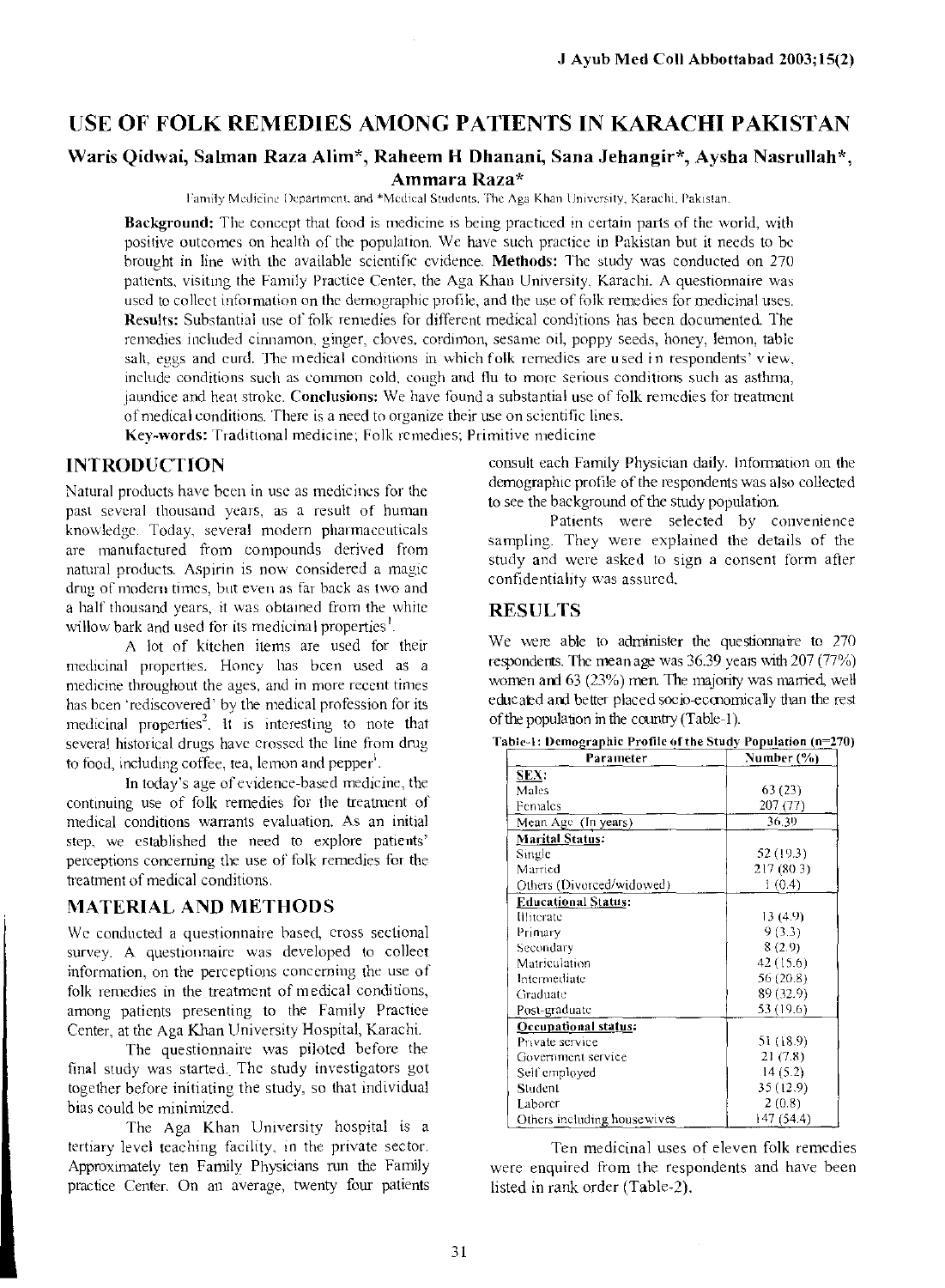|                           | Medicinal uses (<br>in rank order) |                       |                               |                               |                    |                        |                    |                              |                   |                        |
|---------------------------|------------------------------------|-----------------------|-------------------------------|-------------------------------|--------------------|------------------------|--------------------|------------------------------|-------------------|------------------------|
| Kitchen-item              | 1                                  | $\overline{z}$        | 3                             | 4                             |                    | 6                      |                    | 8                            | 9                 | 10                     |
| Cinnamon                  | Common                             | Cough                 | Sore                          | In-digestion                  | Vomiting           | Diamea                 | Chest              | Tooth-ache                   | Abdominal         | Head-ache              |
| (Dal Chinni)              | Cold                               |                       | throat                        |                               |                    |                        | congestion         |                              | pain              |                        |
| <b>Ginger</b>             | Cough                              | In-digestion          | Common                        | Abdominal                     | Sore throat        | Obesity                | To reduce          | Joint                        | Constipation      | Asthma                 |
| (Adrak)                   |                                    |                       | cold                          | pain                          |                    |                        | cholesterol        | problem                      |                   |                        |
| Clove                     | Toothache                          | Cough                 | Common                        | Earache                       | Sore throat        | Vomiting               | Diamhea            | Swelling of                  | Fever             | Flatulence             |
| (Loung)                   |                                    |                       | cold                          |                               |                    |                        |                    | the eye                      |                   |                        |
| Cordimon                  | Mouth                              | Indigestion           | Vomiting                      | Cough                         | Diarrhea           | Sore throat            | Stomach            | Common                       | Cough             | Abdominal              |
| (Alaechi)                 | freshener                          |                       |                               |                               |                    |                        | ache               | cold                         |                   | pain                   |
| Sesame oil                | Dandruff                           | Hair loss             | Earache                       | Improve<br>quality of<br>hair | Massaging<br>agent | Headache               | Common<br>cold     | Dry skin                     | Fever             | Sprain.                |
| Poppy seeds<br>(Khaskhas) | Insomnia                           | Diarrhea              | <b>Sharpens</b><br>mind       | Common<br>cold                | Cough              | Energy food            | Good for<br>health | Heat stroke                  | Addiction         | Headache               |
| Honey                     | Cough                              | Common<br>cold        | Improve<br>general<br>health  | Sore throat                   | Eye disease        | Constipation           | Obesity            | Jaundice.                    | Acidity           | Chest<br>congestion    |
| Lemon                     | Vomting                            | Indigestion           | Improves<br>skin<br>condition | Dandruff                      | Common<br>cold     | Acidity                | Cough              | Heat stroke                  | Abdominal<br>pain | Low Block<br>pressure  |
| Table Salt                | Cough<br>(for<br>gargle)           | Low Blood<br>pressure | Vomiting                      | Diamhea                       | Indigestion        | Sore throat            | Insect bites       | Burns                        | Hiccups           | <b>Constipation</b>    |
| Eggs                      | Hair loss                          | Dandruff              | 10w<br>Blockl<br>pressure     | Good for<br>general<br>health | Common<br>cold     | Improve<br>body weight | Cough              | Good for<br>skin             | Diarrhea          | Improve<br>muscle mass |
| Curd/vogurt               | Diamhea                            | Dandruff              | Hair loss                     | Indigestion                   | Acidity            | Stomach<br>ache        | Heat stroke        | Improve<br>general<br>health | Constipation      | <b>Dysentery</b>       |

#### Table-2: Fnlk remedies and their uses\*  $(n=270)$

\* Respondent's view

### **DISCUSSION**

According to the demographic profile of the respondents, the majority belonged to a better socioeconomic class and had an educated background. Because of this reason, there can be an argument against the generalization of our finding to the rest of the population, where people are less educated and socio-economically not so well placed. The counter argument is that people from all classes and educational backgrounds visit the Family Physicians, at the Aga Khan University Hospital, thereby offering a more homogenous and representative group. Nonetheless, a community-based study on similar lines will be very useful.

The results show that the patients use folk remedies overwhelmingly, for a variety of medical conditions.

The medicinal uses of several folk remedies have been scientifically proven<sup>3-10</sup>, while there are others that still wait such recognition<sup>11</sup>. Their use for medicinal purposes is not always without harm<sup>12-15</sup>.

Physicians have been cautioned, concerning the possibility of adverse effects and drug inter-actions associated with herbal remedies. They are advised to ask all patients about the use of these products<sup>16</sup>.

Cinnamon is a common kitchen item with important medicinal properties including a role in the eradication of H. Pylori<sup>3</sup>. If patients are using it for indigestion then it may have a scientific basis for its use.

Ginger has been shown to have powerful medicinal properties<sup>5</sup>, and its use in cold and flu may well be justified. Its use in the pain relief from osteoarthrosis of the knee joints<sup>7</sup>, may offer tremendous benefit to patients in the community.

Cinnamon and Cloves use have been shown to have effect on insulin function but none of the respondents have quoted its use in Diabetes Mellitus<sup>10</sup>. There is need to further study the use of these kitchen items in the prevention and treatment of Diahetes Mellitus.

Cordimon is commonly used as a mouth freshener, which is a cost effective way to manage bad breath symptomatically.

The use of Sesame oil has tremendous potential in the relief of nasal dryness<sup>8</sup>. It is a cost effective measure with minimal potential for any serious side effects. Its use in the management of dandruff by the respondents needs further scientific evaluation.

Anti-oxidant properties of some of the natural products may have a role in the prevention of cancers among other diseases<sup>4</sup>.

The use of some of the natural products may have deleterious effects on health. The use of table